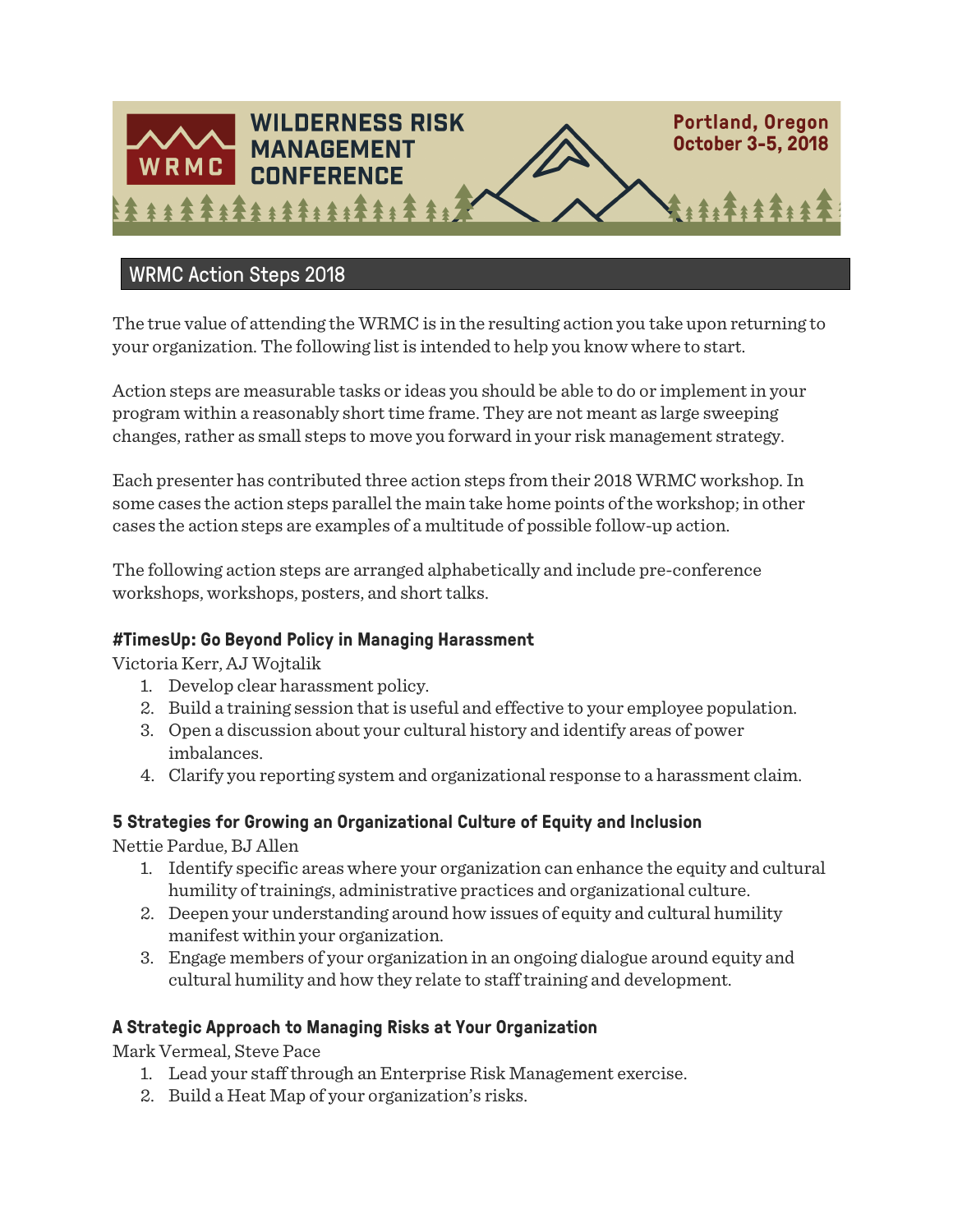3. Assess the value of engaging in an accreditation process, and/or conducting an external risk management review, to further assess and mitigate the "Top 5" risks that you have identified.

### **An Effective Model for Training Program Staff**

Aaron Ball, Joel Reid

- 1. Evaluate your program's staff training through the lens of the Outcome Model
- 2. Design or redesign your program's staff training structure and content based on current assessments of your program, including staff competencies, program activities, course area hazards and demands, and available resources.
- 3. Implement specific training concepts to produce higher quality risk management practices from your staff.

## **Analyze, Manage, Inform: A Guiding Principle for Organizations and a Useful Tool for Program Staff**

David Yacubian

- 1. Introduce the AMI Principle at the Board, Executive, and Program level of your organization.
- 2. Implement the AMI Tool into staff training programs.
- 3. Engage marketing staff to ensure that constituents are being informed correctly of your program's objectives.

#### **And the Winner Is...(?) Hot issues, Hot Cases**

Cathy Hansen-Stamp

- 1. Review your organization's risk management plan and/or policies to identify or clarify 3 issues discussed in this presentation.
- 2. Identify 3 issues raised in this presentation that affect your operation and incorporate case discussion and outcome into your organization's staff training on these issues.
- 3. Ask your legal counsel to review case law in your jurisdiction addressing 3 questions/concerns, relevant to your organization, which you identified in this presentation. As a next step, consider having legal counsel provide you with a brief review of case law and laws that specifically impact your operation, prioritizing discreet areas.

#### **Beginning the Climb Toward Equity: Tools for Assessing and Managing Social and Emotional Risk**

Elyse Rylander, Aparna Rajagopal-Durbin

- 1. Connect the dots between physical risk management tools and social and emotional safety.
- 2. Identify resources (tips and tricks, consulting services, etc.) for further investigation and improvement of their organization's social and emotional risk management culture, policies and procedures.
- 3. Utilize our tools to interrogate their organizational strengths and weaknesses as it relates to biases towards specific identities.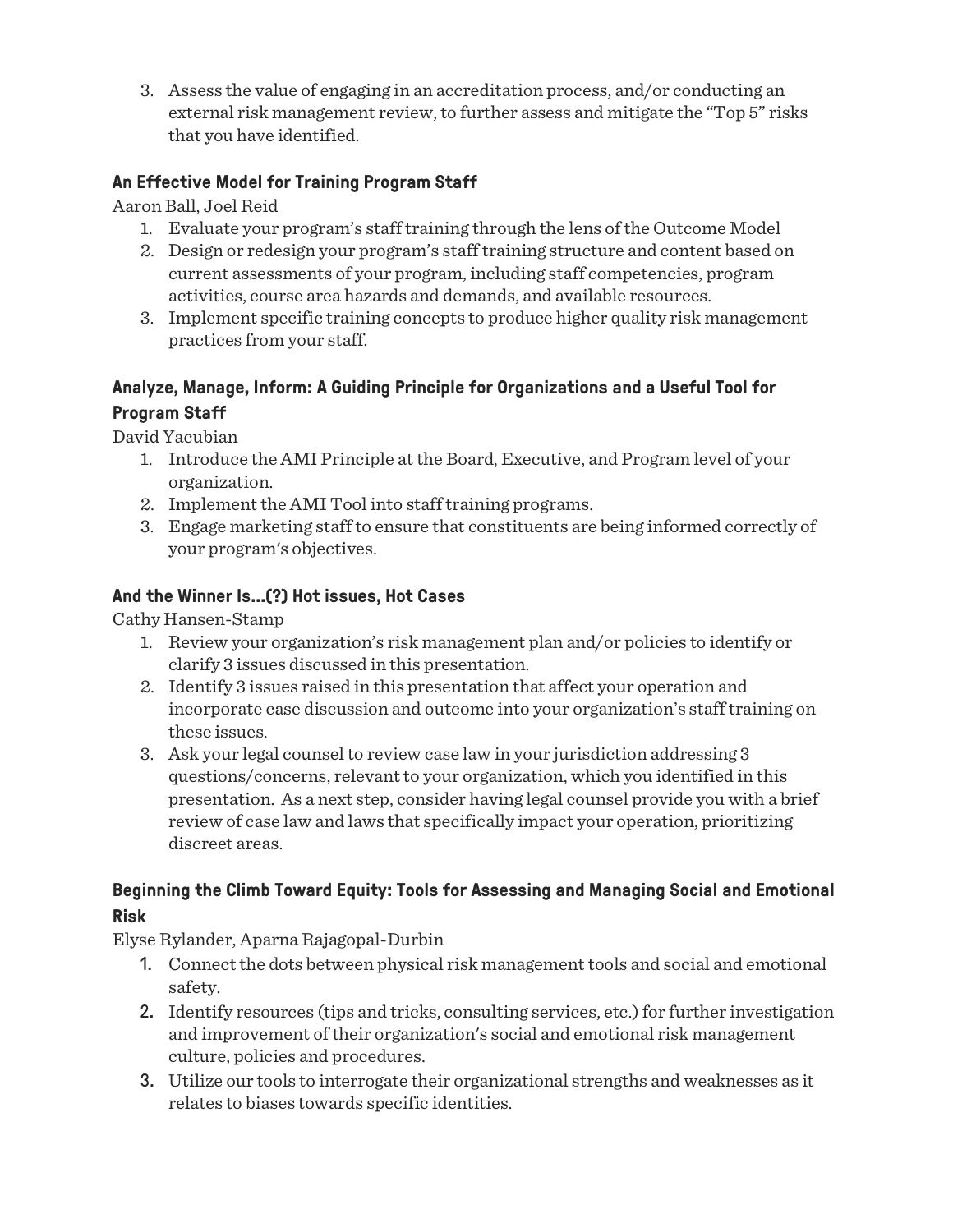### **Big Decisions in The Field (and Their Legal Implications) - Part III**

Leslie Arutunian, Reb Gregg

- 1. Review your organization's policies for consistent field-based decision making.
- 2. Train for awareness and understanding of legal implications.
- 3. Align policies and practices with insurance coverage.

### **Building a Foundation for Understanding Inclusion**

Greta Mills, Sydney Clark

- 1. Replace one book you are planning to read on a subject directly related to your work with a book on a similar subject by an author that identifies with a social group outside of the dominant categories.
- 2. Attend, and/or provide incentives for your employees to attend, one seminar or workshop on diversity, equity and inclusion in the outdoor industry within the next 6 months.
- 3. Join or organize a working group within your organization to address one specific area where there is room for improvement concerning diversity, equity and inclusion. Challenge yourself to look beyond sexism and focus on other daunting areas of inclusion in our industry, such as racial and ethnic diversity.

## **Building Homemade Shotguns with Pulleys**

Nate Ostis

- 1. Rebuild your mechanical advantage kits and evaluate your expectations for guide/instructor personal protective equipment.
- 2. Create new standard within your river teams for proficiency building 3-5-9. (Simple 3:1, Simple 5:1, Compound 9:1)
- 3. Install new risk management principle when building mechanical advantage; add a re-directing pulley.

## **Case Studies in Wilderness Medicine**

Shana Tarter

- 1. Review the experiences in which you have provided medical care, identify at least one thing that was different than you experienced in your training, and share that with your peers.
- 2. The next time you provide care in a remote setting, ensure you step away from the patient/scene, review your notes/verbalize your notes, and create physical or temporal distance before making key decisions.
- 3. Add an extended (12 or more hours) scenario into staff training to prepare instructors for long term care responsibilities.

# **Coming to the Rescue: What Happens During an Emergency Response to a Serious Incident in a National Park**

Jay Shields

1. Work towards hiring qualified (trained, licensed and skilled) emergency first aid providers as part of your guide staff.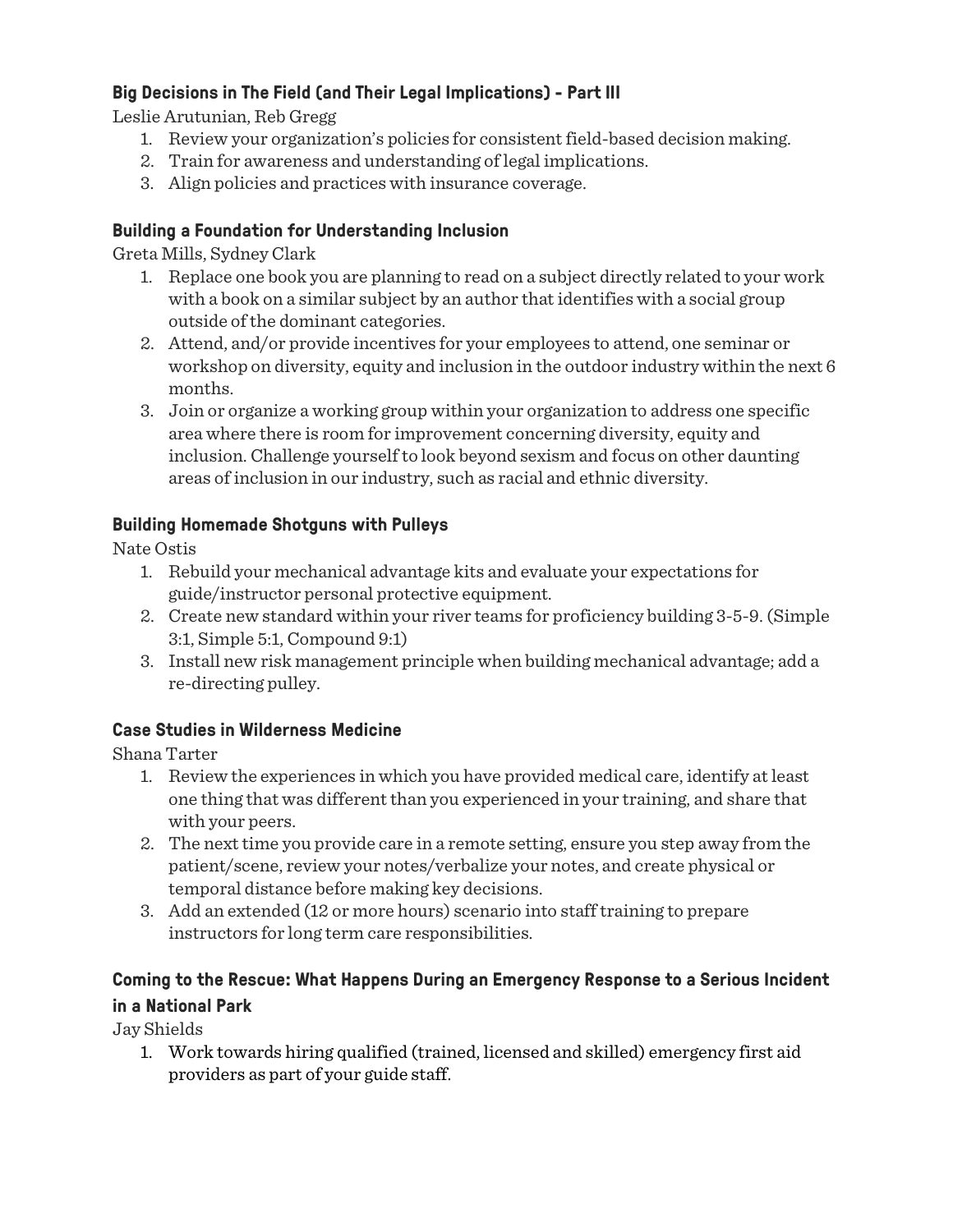- 2. Find and partner with a medical professional who can advise your program, to help determine applicable protocols and procedures to guide your field staff in caring for clients
- 3. Develop and implement health forms for each client (allergies, emergency contacts, medical info, height/weight) that will be carried in the field. Sometimes called "triage tags," these forms are inexpensive and can purchased at any online medical supply store. Integrate something like this into your general paperwork process.

### **Crisis Management: A Preplan in Action**

Drew Leemon, Katie Baum Mettenbrink

- 1. Build or utilize a simple template to develop a crisis management plan.
- 2. Identify key players in your organization who will be involved with crisis management and assign roles and responsibilities.
- 3. Run a crisis drill to determine current areas of strength and areas that need improvement in your organization's existing crisis response capabilities.

## **Cultivating Outdoor Leadership through Storytelling: An Introduction to Relational Public Narrative Practice**

Darren Gruetze

- 1. When you hear a staff member or participant spreading a narrative that undermines healthy group cohesion, communication, or inclusion, use the stories of separation and connection framework to intervene by identifying and reframing stories of separation.
- 2. Train staff members to use the storytelling and resonance practices to develop organizational culture and inspire staff toward ongoing commitment, mutual support, and distributed responsibility.
- 3. Incorporate participant story circles modeled on the relational public narrative framework into existing programming, as an ongoing practice.

## **Current Issues in Pre-Course Screening**

Colby Smith, Joe Austin, Amberleigh Hammond, Greta Blessing, Bix Firer

- 1. Analyze how your organization is handling current issues in medical screening.
- 2. Identify potential loopholes in medical screening practice.
- 3. Plan a review of your organization's student information gathering process.

## **Dechı̨ta Nezǫ Gots'udı́(Living on the Land in a Good Way): Decolonization, Indigenous Knowledges, and Risk Management Planning**

Jess Dunkin, Walter Bezha

- 1. Identify the Indigenous group(s) in who's territory you live and work. Learn more about your obligations as a guest in this territory.
- 2. Review your programming to see how it privileges certain ways of relating to and being on the land over others.
- 3. Explore how decolonizing and anti-colonial methodologies can make your organization and risk management plans more equitable.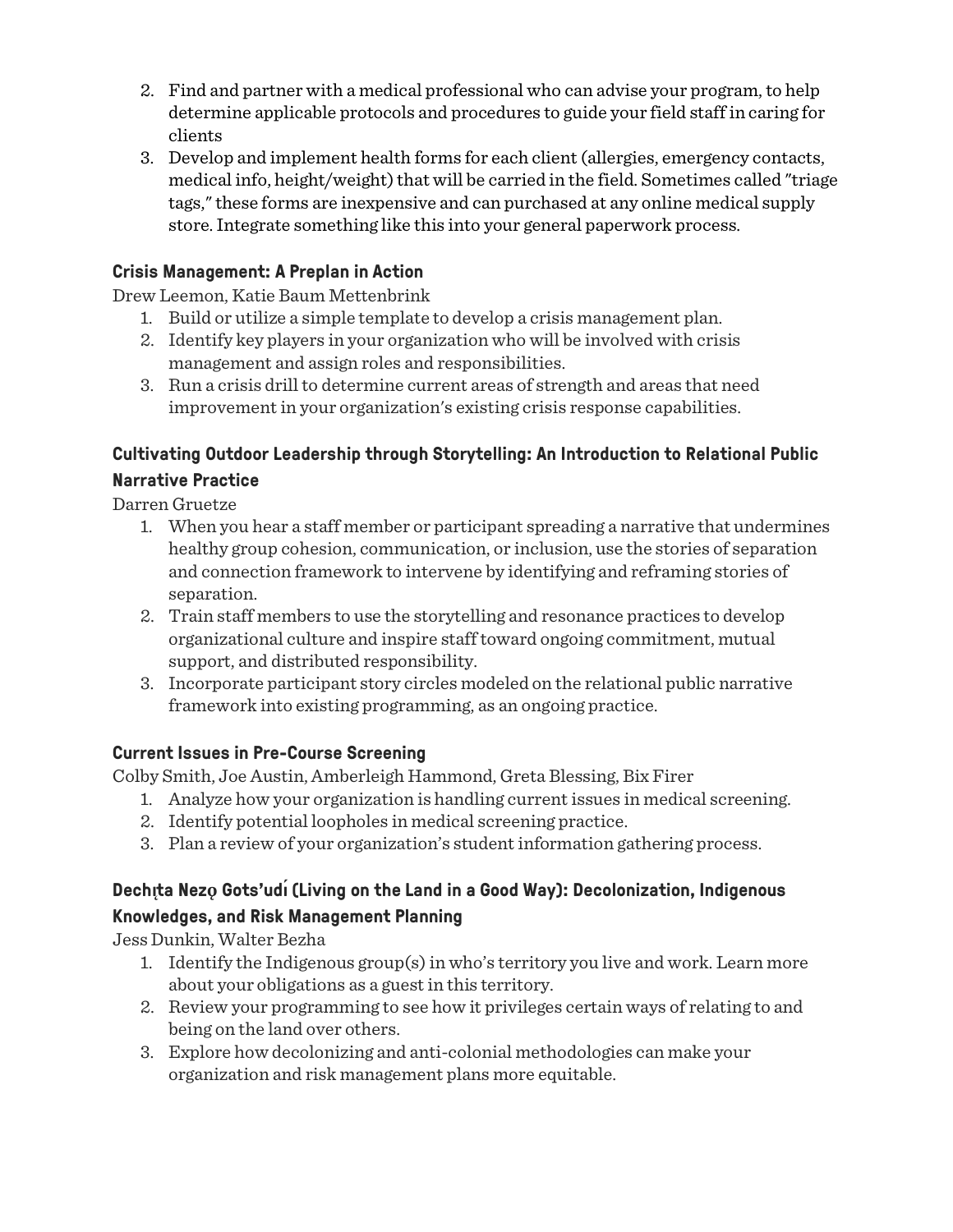#### **Developing Good Judgement and Decision Making**

Loel Collins

- 1. The development of reflective practitioners.
- 2. Recognition of adaptability and flexibility as aspects of expertise in outdoor professionals.
- 3. Strategies that can be employed to develop sound judgement and decision making in neophyte instructors.

#### **Do You Understand your Participant Agreement? Does Anyone?**

#### **Reb Gregg, Catherine Hansen-Stamp**

- 1. Work with legal counsel to develop (or revise) your participant agreement, consistent with applicable law, your organization's mission and other relevant considerations. Remember that these documents should have informational (practical) value for participants, as well as articulate appropriate legal protection for your organization.
- 2. If you work with minor participants, have your legal counsel assist you in addressing this issue thoughtfully in your written participant agreement, and considering applicable law.
- 3. If you have, or are planning to have participants electronically sign your participant agreements, work with your legal counsel and e-sign provider to assure compliance with legal requirements regarding, e.g., the e-sign process, signature, and electronic storage, and retrieval of documents.

#### **EEG Analysis of Competition Rock Climbers**

Andrew Bailey

- 1. Participants will understand the mental processes underlying successful coping under stress.
- 2. Participants will be able to better prepare for the psychological hurdles experienced through outdoor activities.
- 3. Participants will be able to support others undergoing stress by providing targeted feedback.

#### **Effective Outdoor Program Design and Management**

Joel Reid, Aaron Ball

On the macro level, program and course safety depends on the ability of the administration to balance risk inherent in the program design with the competency of the field staff. On the micro level, course and activity safety depends on the site management ability of the field staff. Once you return to your workplace and using the knowledge gained from this workshop, plan a retreat with your management team to:

- 1. Review your outdoor programs mission and core design strategies to make sure they are aligned.
- 2. Review the design of your outdoor trips and activities—including their inherent hazards, participant skill levels, desired outcomes, and progressions—with your staffing requirements to ensure they are balanced.
- 3. Review your hiring, training, and promotional guidelines to ensure your field instructors have the site management ability to run a safe trip.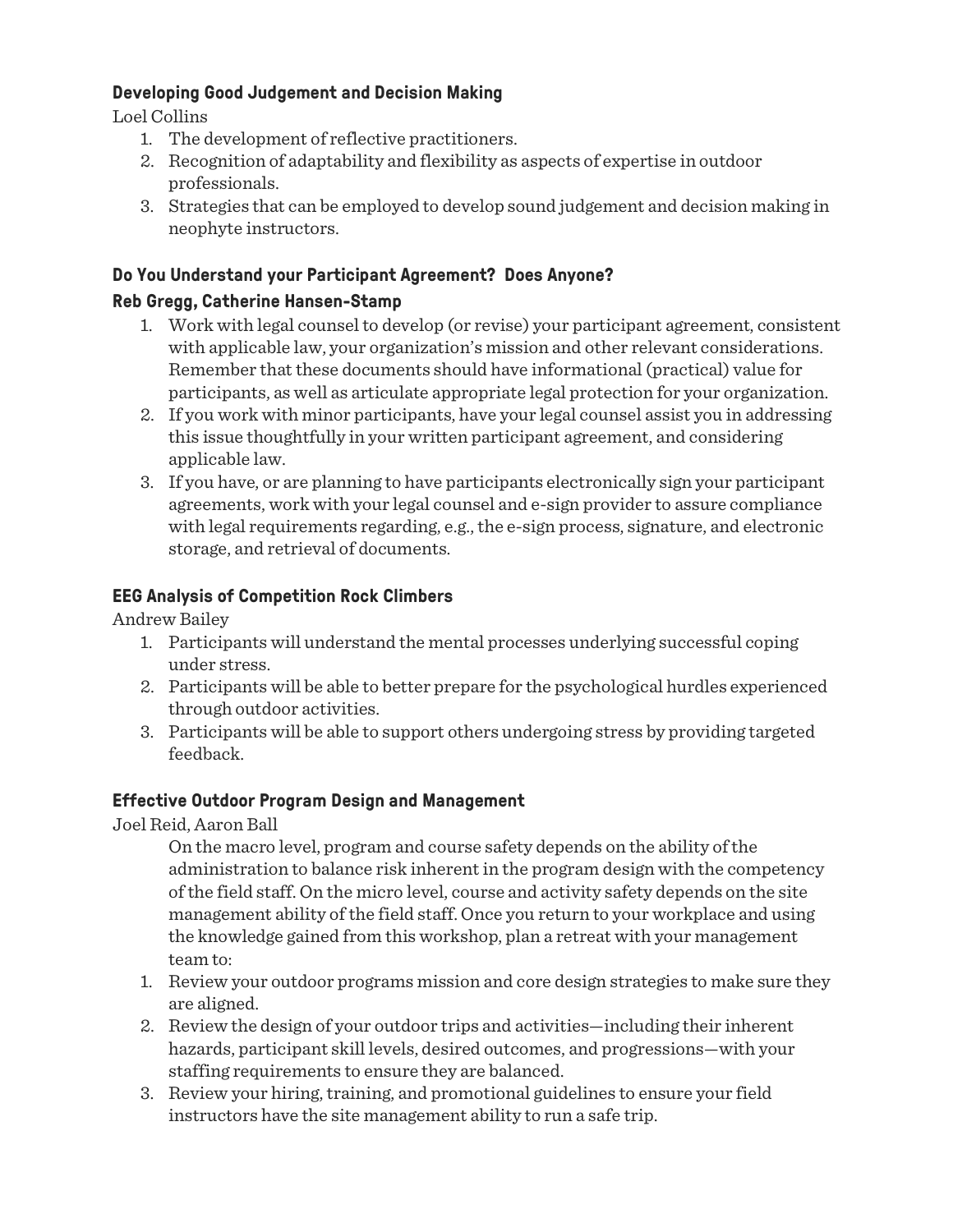### **Embracing Culture Competence**

Valeria de Jesús Casas

- 1. Include within SCA Pre-Program Site Visit activities, researching cultural significance of site.
- 2. Include Cultural Competency module within crew leader training.
- 3. Include Cultural Competency module in crew member orientation.

## **Emotional Safety Leads to Better Conservation Work: What an Exemplar Study of SCA Field Leaders Tells Our Industry About the Role of Emotional Safety in Programs**

Josiah Downey

- 1. Review program materials and training to identify the extent to which there is a focus on fostering emotional safety.
- 2. Identify three practices from the examples provided by SCA and other peer organizations that couple be incorporated into their program/organization.
- 3. Conduct a sample of interview with the organization's own exemplar leaders to learn emotional safety practices specific to their organization/program.

### **Employer Liability, The New Frontier of Risk Management: The Accidental and Tragic Death of a Staff Member**

Lach Zemp

- 1. Examining your corporate structure and understanding how creating separate entities may increase or decrease your risk of a legal claim.
- 2. Understanding a) how to manage an OSHA investigation and case and b) the impact that an OSHA investigation can have on a legal claim.
- 3. How to structure and manage a post incident investigation to minimize damaging evidence that can be used by OSHA and in a subsequent lawsuit.
- 4. Understanding the questions to ask your insurance broker to ensure you have the proper entities covered.

#### **Expecting the Unexpected**

Todd Duncan, Catherine Hansen-Stamp, Tony Rango

- 1. Identify 3 key organizational serious incident/crisis management needs.
- 2. Establish 3 core elements to develop your organization's risk management system.
- 3. Determine what legal resources you need to support your plan.

#### **Federal Mandate Compliance and How it Applies to Outdoor Recreation and Education**

Daniela Cross, Christine Upton

- 1. Walk away with a better base understanding of eight major federal mandates.
- 2. Analyze their own program for potential non-compliance areas.
- 3. Create an action plan of how to fall under compliance if an area of non-compliance should be found.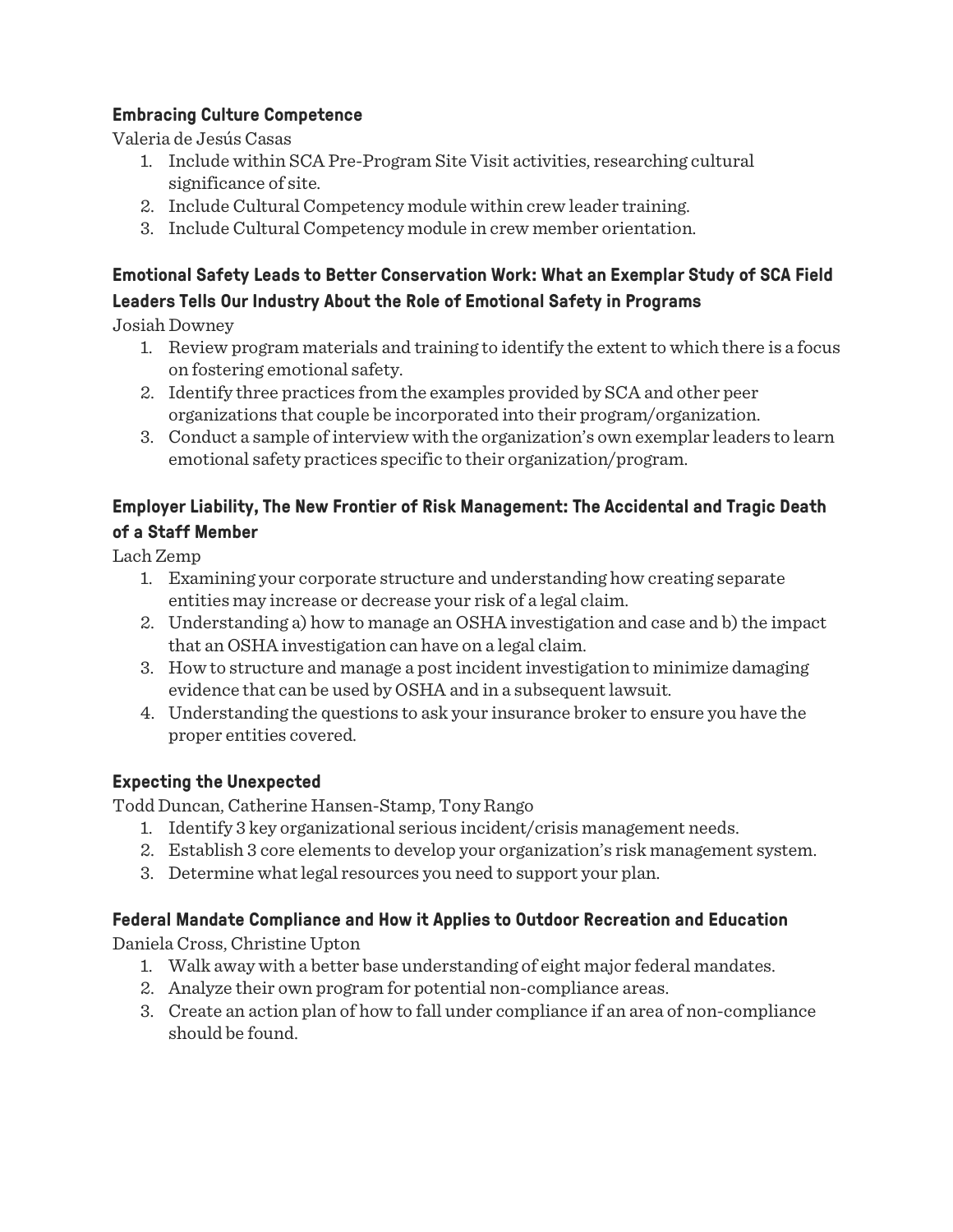### **Have You Got it Covered? Insurance 101 with Exposure Scenarios that Could Lead to Catastrophic Organizational and Financial Loss**

Steve Neal, Sam Daume

- 1. Plan a meeting with your insurance broker, legal counsel, and other professionals to review your organization's insurance program coverage with a goal of understanding what is and what is not actually covered.
- 2. Build a staff training module to promote awareness of relevant coverage and specific steps to mitigate exposures.
- 3. Develop an annual process to ensure all members of your organization understand the importance of timely and accurate reporting of insurable incidents.

### **Help Your Staff Address a Mental Health Concern**

Kathleen Floberg, Claire Dzierzak

- 1. Incorporate a session during your staff training focused on addressing mental health concerns in adolescents.
- 2. Develop behavior indicators your staff can reference to help them determine if a participant should stay in the field or if they need additional support.
- 3. Identify areas of your program that can be changed or updated to support more kids, especially those who are already struggling when they come to your program!

### **Incident Management from a Litigator's Perspective: Facts, Honesty, and Compassion as Lawsuit Avoidance Techniques**

Leah Corrigan

- 1. Review written materials discussing inherent risk and assumption of risk, and marketing materials to determine if message is honest and consistent.
- 2. Meet with staff and administrators to train on the importance of being comfortable with discussing inherent risk and getting client buy-in, and develop techniques that work within your organization for discussing and training on these issues.
- 3. Review your emergency response planning to determine if the methods or training are inconsistent with the bedrock principals of honesty, empathy, and information.

#### **Inclusiveness and Adventure Activities: How Insurance Can Help**

Don Pachner

- 1. Review your organization's insurance program from the standpoint of analyzing five different coverages that impact exposures for inclusivity and adventure risk.
- 2. Prioritize these exposures within your organization.
- 3. Fill in gaps of coverage and resource needs where needed.

#### **Is Automation and Technology Derailing our Ability to Think Critically?**

David Yacubian

- 1. Create a staff training exercise that allows staff to see the potential for passivity in decision making when decisions are device driven.
- 2. Review what devices/apps are used and for what purpose in your organization.
- 3. Share examples and case studies with program managers.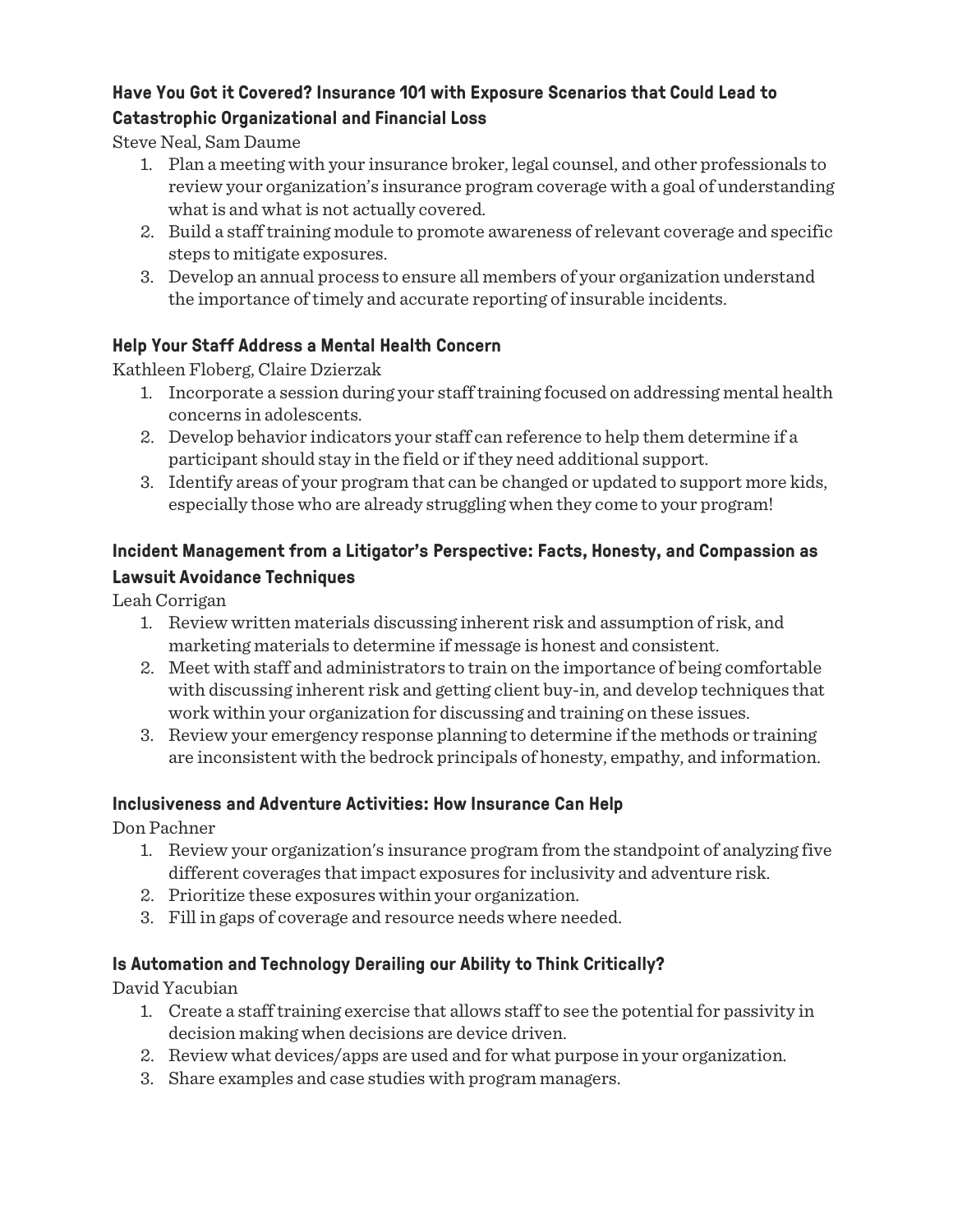### **Kanakuk Child Protection Plan Seminar**

Rick Braschler

- 1. Identify 9-10 "Low hanging fruit" child protective gaps in the next 90 days and shore up
- 2. Take the Child Protection Self-Assessment to determine your score against the 340 protection elements in the plan.
- 3. Contact your broker to notify your insurance carrier that you are implementing the Kanakuk Child Protection Plan for the prevention of child abuses.

#### **Legal Issues 101: The Basics You Need to Know**

Frances Mock

- 1. Pick the three most important issues from our discussion today that you need to address.
- 2. Chart out how to address those issues, what needs to happen, and who will do the work.
- 3. Set a timeline for getting that completed in the next 6 months.

### **Managing Behavioral Crisis in the Remote Setting**

Laura McGladrey, Will Marling

- 1. Participants will be able to demonstrate three practical tools for managing challenging behaviors in remote settings.
- 2. Participants will be able to identify behaviors that present risk to staff and students in wilderness, and will be able to offer clear guidance evacuation plans for out of control program participants.
- 3. Participants will be able to initiate protocols related to managing self-harm, aggression, and disrupted communication in remote settings.

## **Managing Risk by Understanding Trauma**

Jenna Westendorf

- 1. Provide additional trauma training for staff at your organization.
- 2. Plan a meeting with staff at your organization to brainstorm ways to make program elements specific to your organization trauma-informed.
- 3. Develop a system to support instructors both in managing students' trauma in the field as well as in debriefing their own experience of the students' trauma after returning from the field.

#### **Media Training: Preparing for the Hot Seat**

Heidi White

- 1. Identify areas for improvement in their organization's crisis communications plan.
- 2. Gain a better understanding of how to become an effective spokesperson.
- 3. Experience being in the hot seat in a mock media interview.

#### **Near Miss and Expedition Trauma Response: The How of It**

Laura McGladrey, Brendan Madden

1. Create plan for cultural awareness of occupational stress exposure in wilderness programming.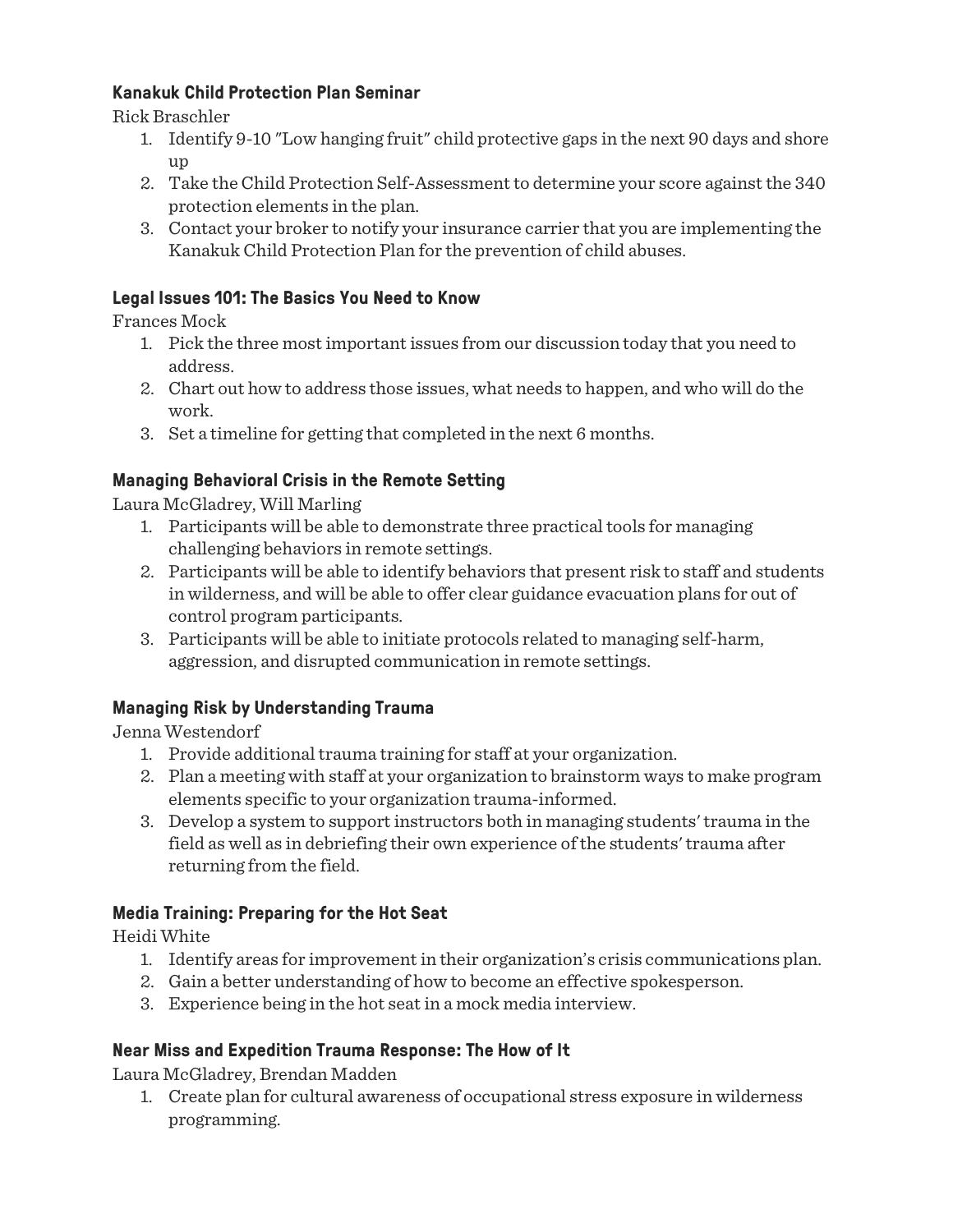- 2. Return to program staff and teach three 'ingredients' of an event that may be identified on course evaluation.
- 3. Create a brief action plan for support of identified near miss trauma for field staff.

#### **No More Blind Spots! Managing Risk Through Incident Analytics and Organizational Culture** Rick Curtis, Steve Smith

- 1. Learn how to implement a cloud-based incident tracking and analytics system into your risk management plan. Clearly define what constitutes a reportable incident, and near miss, and reinforce those definitions through training, manuals, and ongoing feedback to staff. Understand how to use advanced data analytics tools to "deep dive" into your data to spot trends and develop actionable next steps
- 2. Evaluate if there are systemic or cultural barriers to incident reporting or effective use of incident data in your program.
- 3. Work with your senior leadership and insurance/HR/legal counsel to clarify what happens once an incident report is submitted, and what can be shared to foster a positive environment of timely learning.

#### **NOLS Risk Management Training for Administrators**

Nate Ostis, Emily Ledingham, David Yacubian

- 1. Take two exercises from the training and use them in in an administrative staff training in the next six months.
- 2. Ask your insurance carrier if they have tools that you can use for driving training.
- 3. Clarify emergency response roles and procedures, in writing, with your contractors.

#### **Now What? Bringing the WRMC Back to Your Organization**

Alex Kosseff, Andy Leider

- 1. Develop a plan to bring ideas from WRMC to your organization/program.
- 2. Identify internal organization/program supporters and external resources to support the action plan.
- 3. Identify the next points of learning based on ideas from WRMC.

#### **Parent Phone Call Practice Lab**

Paul Dreyer

- 1. Identify two characteristics or behaviors of potential parents (or clients) that are likely to hook you into angry or defensive communication. Write down one strategy for responding constructively to each of those behaviors.
- 2. Identify five pieces of information you want to have written down before making your next parent phone call about a behavioral incident. Then do the same for a medical incident. Incorporate those lists into your next staff training.
- 3. Identify two people in your program or a similar program who can serve as resources for you in preparing for or debriefing a challenging parent phone call. Contact those people in the next six months about serving as resources for you in the future."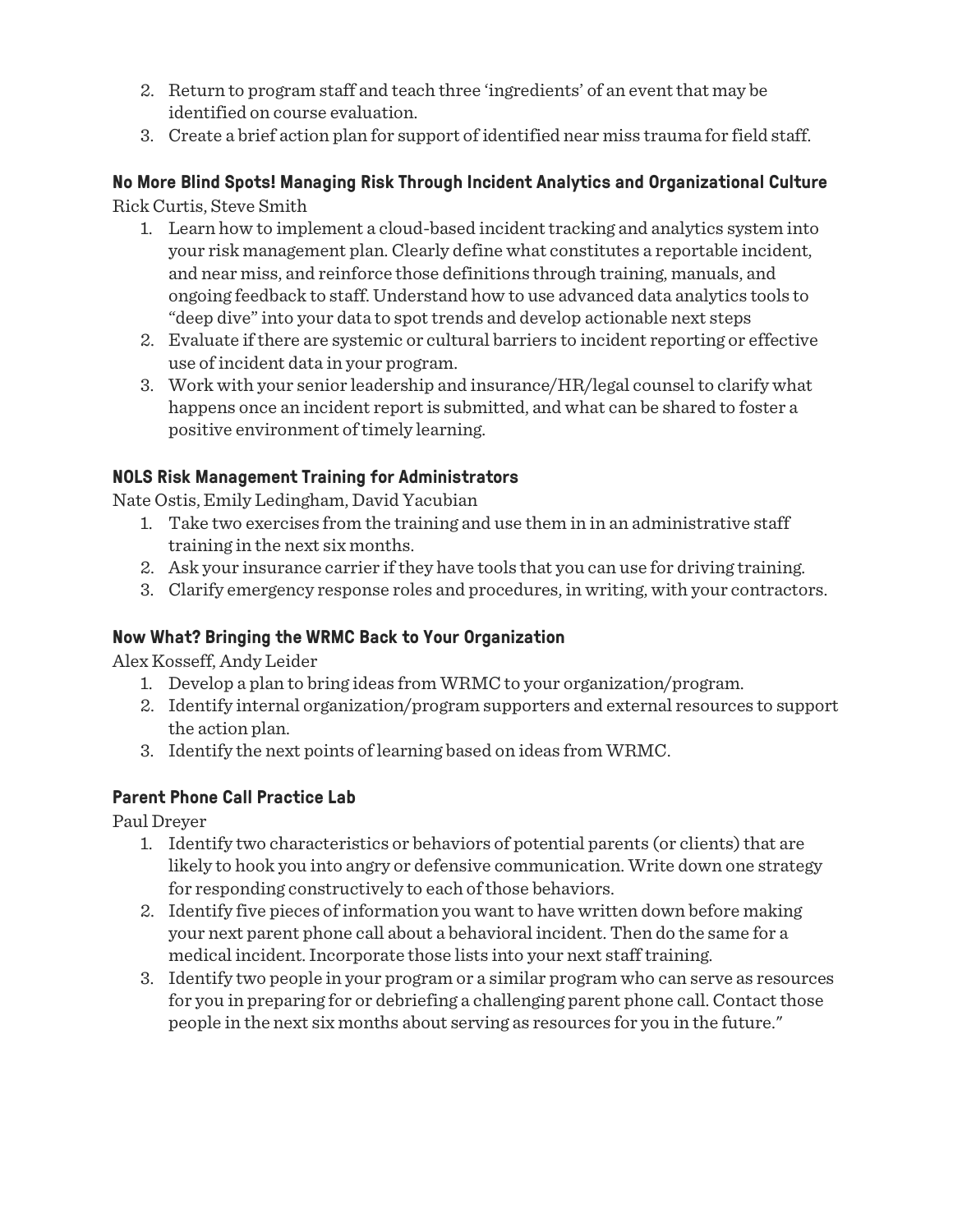#### **Preparing for the Unexpected**

Mark Tozer

- 1. Create realistic scenarios to train their organization's sea kayak leaders in readiness for potential emergencies on and off the water.
- 2. Identify 3-5 risk recognition strategies that will go towards formulating robust operating principles for organizations that have sea kayaking as an activity.
- 3. Run through risk assessment and incident management plans that test the organization's principles of planning, anticipation, communication, group management, route choice and response.

#### **Preventing Lyme Disease and Tick-Borne Infections: What You Need to Know**

Jo Ellis

- 1. Make sure your first-aid kits include tick removal tools, tick-saving receptacles and information on early symptoms of Lyme and the various co-infections that accompany Lyme disease.
- 2. Pledge to order and mount our FREE "tick-check" signage–permanent, durable, waterproof signs to remind employees to check themselves for ticks daily–that can be mounted in locker and shower rooms.
- 3. Commit to taking tick bites seriously and have a meeting internally to download and complete our webinar with colleagues and understand the very serious health ramifications of an untreated tick-borne infection.

#### **Psychological First Aid: Train the Trainers Seminar**

Laura McGladrey

- 1. Participants will plan a course outline for teaching and implementing psychological first aid that fits their program's staff training module.
- 2. Participants will teach establishing safety and decreasing arousal as primary goals of field guides who are first responders to overwhelming stress (trauma).
- 3. Participants will develop mechanism to evaluate the effectiveness of their first year of program training in psychological first aid.

#### **Quick and Effective Risk Management Training for Your Staff**

Reid Anderson

- 1. Create a Staff Training module for Wilderness Risk Management.
- 2. Integrate risk management concepts throughout staff training to foster a culture of risk management.
- 3. Create a practical resource to help your staff carry out best practices of risk management in the field.

#### **Recognition and Care of Drowning Incidents**

Anna Johnson

- 1. Review AED protocols for drowning victims.
- 2. Examine your current water safety practices.
- 3. Document maintenance/replacement schedules for flotation aids.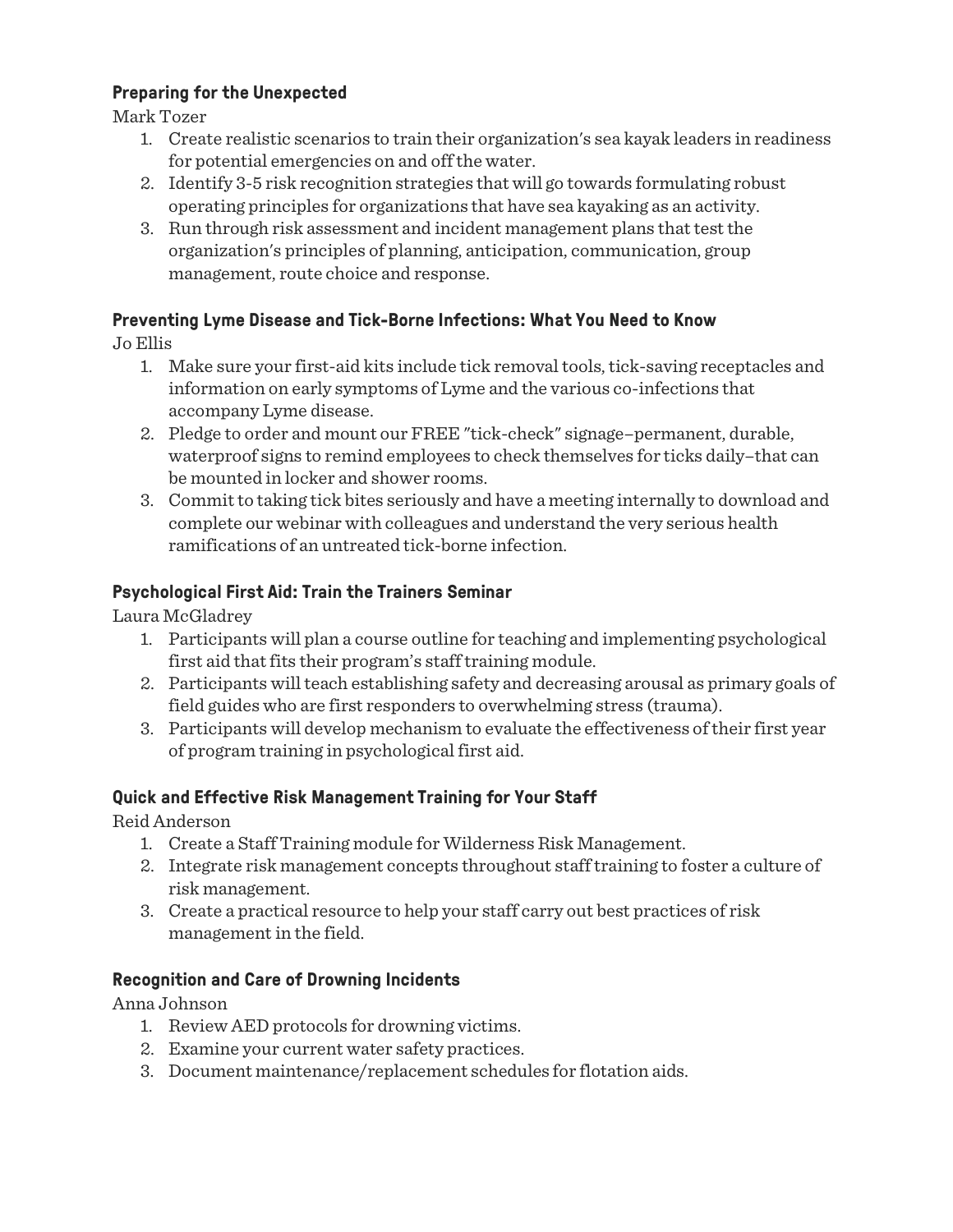#### **Resilience Engineering Meets Outdoor Risk Management**

Morgan Reynolds

- 1. Participants will be introduced to resilience engineering concepts as they relate to outdoor risk management concepts.
- 2. Participants will reflect on their organization's risk management practices as they relate to resilience engineering best practices.
- 3. Participants will be challenged to identify changes that could be made to their organization based on newly-learned resilience engineering concepts.

#### **Risk Management Lessons from Airplane Safety Cards**

Eric Boggs

- 1. Find Risk Management lessons in atypical locations.
- 2. Generate and inspire creativity in staff training and development.
- 3. Use metaphors and meaning making in risk management education.
- 4. Never see an airplane safety the same again.

#### **Risk Management: The Traumatic Aftermath**

Will Marling

As an introduction to area of crisis response and intervention:

- 1. To identify emotional needs after a critical incident, risk managers should diagram the emotional impact to determine priorities
- 2. To equip team leaders with skills to support those harmed and traumatized, risk managers should introduce crisis intervention checklists to team leaders during training.
- 3. To promote physical and emotional health, risk managers should follow a self care checklist with every managed incident.

#### **Root Cause and Systems Analysis: A Technique for Incident Investigation**

Mark Vermeal, Mike Pigg

- 1. Identify areas of Organizational resistance to root cause analysis.
- 2. Revise incident reporting paperwork to incorporate appropriate root cause analysis techniques and outcomes.
- 3. Develop an incident analysis training course for Program Administration staff.

#### **Simplifying the Roll**

Helen Wilson

- 1. Work on the kayak roll.
- 2. Develop a stronger relationship to the water, the paddle, and the kayak.
- 3. Practice safe technique.

#### **Small Organization Emergency Response Plans: Where Do I Start?**

John Kelley

- 1. Identify 3-5 professional resources that can assist your organization in the area of risk management.
- 2. Identify the key individuals within your organization who can assist in building your organization's risk management plan.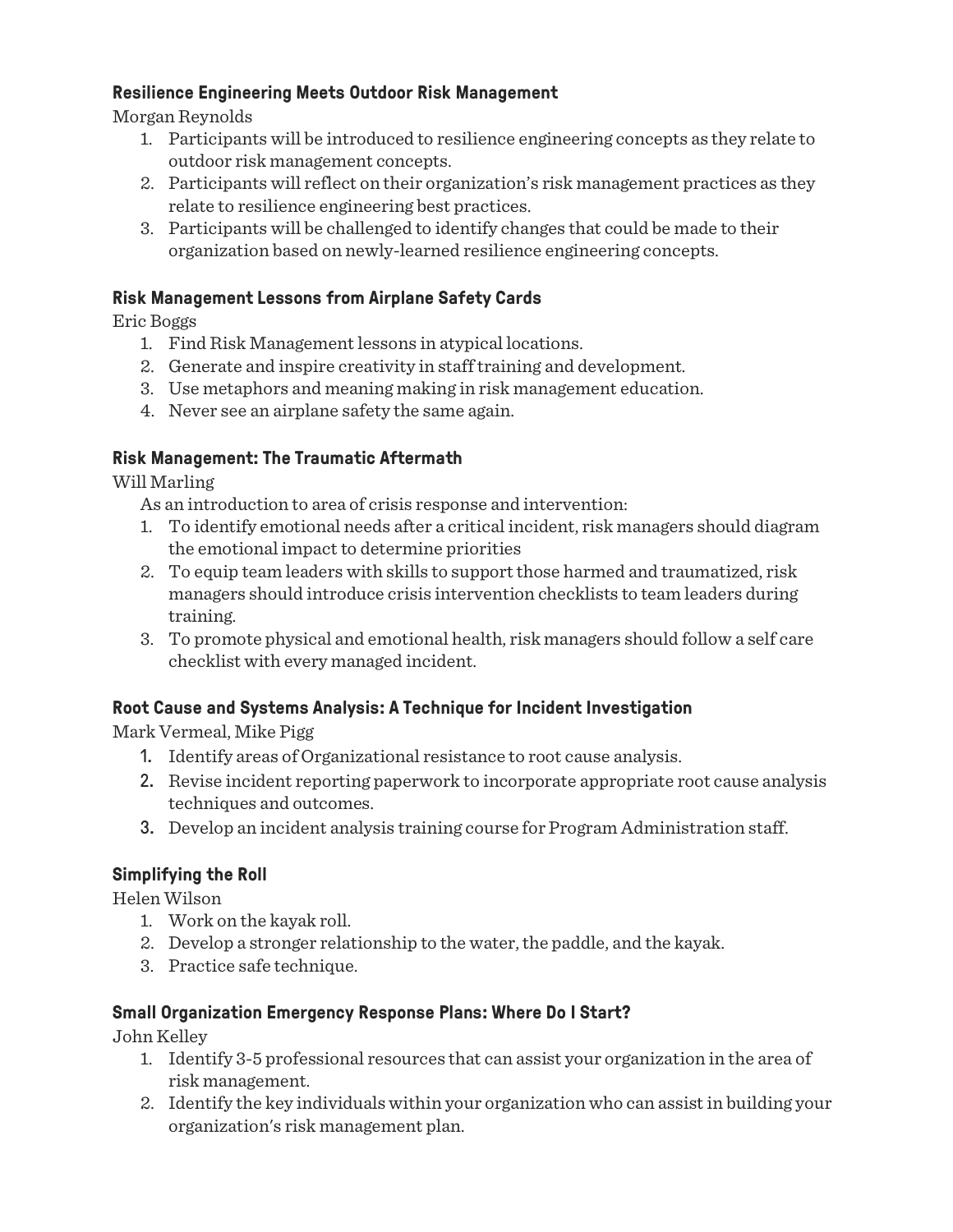3. Identify regional and local (EMS, SAR, law enforcement) and work to build collaboration in the event of a crisis.

### **Steering the Ship: Risk Management Training for Senior Leadership**

Steve Smith, Josh Cole

- 1. Plan a meeting with senior staff to assess organizational structure, roles and culture pertaining to risk management;
- 2. Evaluate how you receive and respond to incident data, not just critical incidents;
- 3. Identify three ways for the ED to role model and inspire a culture of risk management

## **Supporting Struggling Participants: Managing Behavior and Mental Health Issues**

Katie Baum Mettenbrink, Emily Ledingham

- 1. Define 2 zero-tolerance and 5 case-by-case participant behaviors for your program. Check alignment between administrators and field staff at next opportunity by soliciting examples of each and discussing.
- 2. Query field staff about challenging behavior or mental health incidents they have faced. Choose 2-3 as case studies for next staff training or briefing. Talk through the case studies and identify what management strategies might be appropriate and how staff could determine whether the situation is field manageable.
- 3. Make a list of 5 questions you'd like field staff to consider in assessing a challenging behavioral or mental health issue. Aim for questions that will help your staff decide whether the participant should continue on your program.

## **SWAY, a Decision-Making Training for Your Team**

Gary Thompson

- 1. Lead a training that will allow staff/students to identify decision-making traps and processes.
- 2. Create a vocabulary for decision making that allows teams to be more intentional both in the moment and during debrief and front-loading.
- 3. Assess what staff competencies in decision making.

## **The Art (and Science) of Giving Bad News: Critical Incident and Death Notifications**

Will Marling, Jay Satz

- 1. Review the crisis management/response plan (Plan) to evaluate policies and procedures surrounding notifications.
- 2. Revise the Plan to incorporate notification procedures.
- 3. Implement notification training for those responsible for such communication."

## **The Foreign and the Familiar: International Emergency Response**

Tim Hare

- 1. List the resources that you currently have in place to support your international programs.
- 2. Identify blindspots (trainings, medical resources, cultural understanding) and develop a strategy for addressing them.
- 3. Find one person at this conference from a different culture and talk to them about differing perceptions of risk between your two cultures.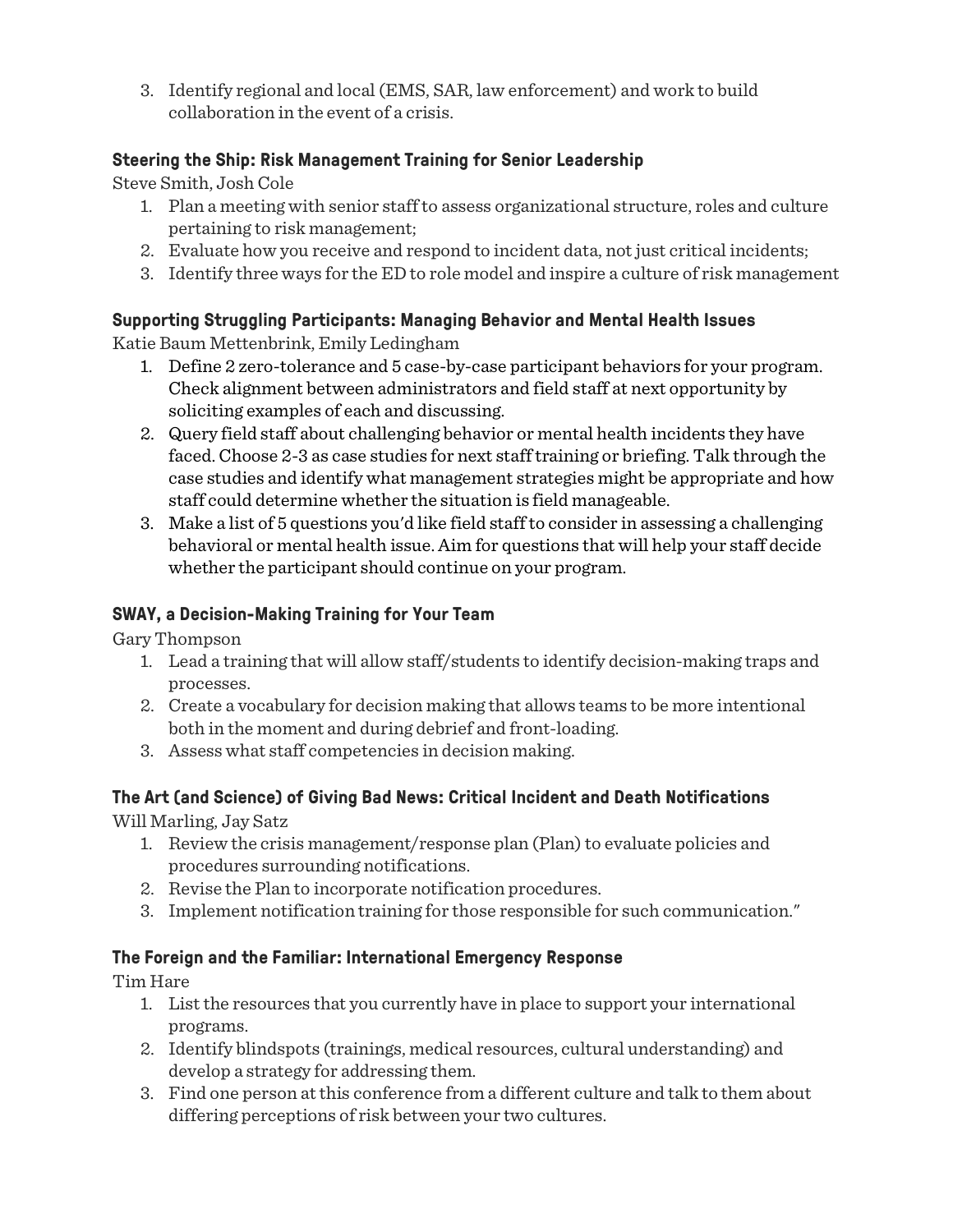### **The Human Behind the Factor: A Brief Look at How Context Informs Practice in Backcountry Users**

Laura Maguire

- 1. Consider how qualitative research methods can assist wilderness programs in refining and supporting evidence-based program development.
- 2. Emphasize the importance of mentorship and apprenticeship in their delivery models.
- 3. Expand internal research methods to include ethnographic or qualitative studies.

## **The Most Dangerous Thing We Do**

Paul Dreyer

- 1. At least one new idea about how to improve your driving/vehicle policies.
- 2. Plan a meeting to look closely at your driver training to assess if it needs any changes.
- 3. Leave this session with 2-3 questions you want to ask either Paul in follow up, your insurance agent, or someone else.

## **Top 10 Current Risks Management Issues for Recreation Providers**

Tracey Knutson

- 1. Entities should have greater awareness of where their practices intersect with new and increasing liabilities.
- 2. Entities will have a heightened awareness of what the latest greatest claims are being made by plaintiffs and their counsel and how to avoid those traps.
- 3. Entities will be able to take these issues back and examine their existing policies and procedures for areas that can and should be updated or revisited.

# **Training Simulations: Principles for Effective Learning**

Katie Nelson, Kim Glodek

- 1. Improve implementation of field staff simulation training using these best practices and principles of effective delivery.
- 2. Deliver, to field staff instructors, new (and/or improved) simulation trainings in a progression to ensure appropriate understanding, implementation and execution of learning in the field.
- 3. Assess the effectiveness of current training strategies and design a plan to add at least 1 (or more) simulation trainings to appropriate subject areas.

# **Training to Failure and Other Unlikely and Highly Effective Training Strategies**

Jeff Jackson

- 1. Use your own incident reports to articulate the boundary between normal and nonnormal events.
- 2. Look for ways to provide training that has meaningful interaction with inherent risks in your program.
- 3. Focus on sense-making over decision making, on boundaries, and on coping skills.